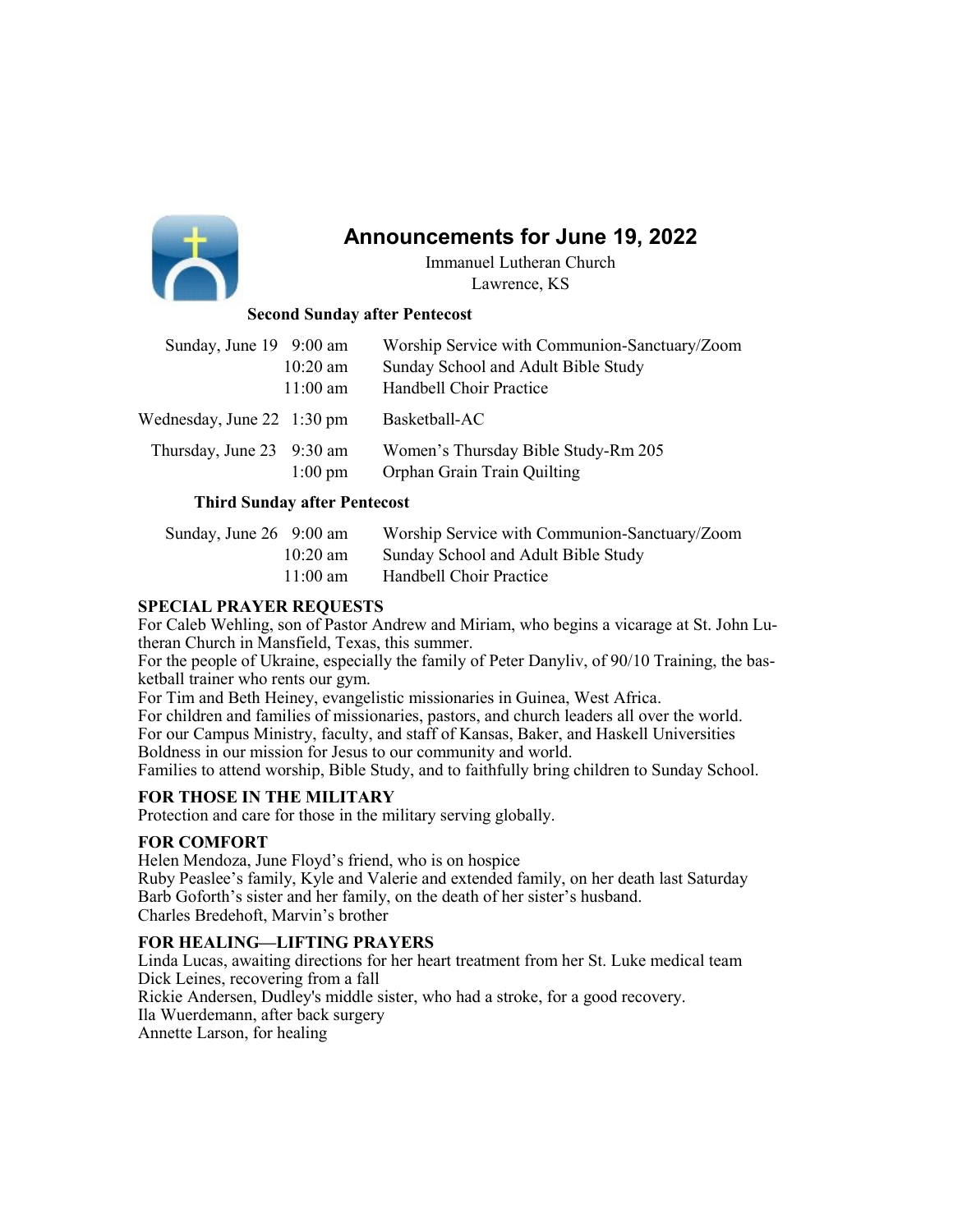Candice Lahm, daughter of David and Nancy Lahm Julie, Michelle Busey's friend, as she recently was diagnosed with ovarian cancer Joan Willard, June Floyd's friend, who had surgery and is rehabilitating in Lawrence. Lynn Smith, Kelly Smith's father, recovering Ashley Busey, Michelle Busey's niece, diagnosed with multiple sclerosis. June Floyd, as she and her doctors address a mass on her kidney. Tim Hetzler, recovering from hip replacement surgery Kim Varnadore, friends of Marty and Sheila Couchman, for healing from cancer Brenda Peterson, Dudley's sister, as her cancer treatment continues Rick Lucas, as he continues chemotherapy treatment Sandy Kronsbein, mother of Sara Deterding, in her battle with breast cancer Delbert, Paul & Saundra Hiller's brother-in-law, in his treatment for brain cancer Brian Kubota

#### — PARISH NEWS —

ALTAR FLOWERS are given to the Glory of God by Gary and Elois Allan in thanksgiving for Sheri & Mark Crabtree's  $30<sup>th</sup>$  wedding anniversary on June 13. They were also blessed with their first child, Laura Anne on their  $\tilde{6}^{th}$  anniversary, so June 13<sup>th</sup> is a very special day. Congratulations! Also, Happy Father's day to all Dads today! Flowers sourced from Englewood Florist, Lawrence.

THANK YOU to moms who gave up part of their Mother's Day, to confirmation families who gave up part of their celebration time, and to everyone who helped with the installation on May 8. It is a joy to be among you and serve with you! Pastor & Miriam Wehling

CHANGE IN WORSHIP SCHEDULE FOR SUMMER Worship service with communion will be held every Sunday at 9:00 am. After worship, we will meet in the activity center for fellowship and snacks, followed by Sunday School/Bible Study at 10:20 am. This summer schedule will be evaluated in the fall to either continue or consider other options. We look forward to you joining us!

SEND CALENDAR CHANGES and new events to the church office.

HEALTH KITS benefitting the Orphan Grain Train are being collected now until September 15. Lists and collection bins are in the narthex. –LWML

THE KITCHEN AND PANTRY HAVE BEEN CLEANED AND DE-CLUTTERED. It will help tremendously if items are returned to the same place you found them. You will notice a table downstairs with items that are available for the taking. We are asking for a freewill offering for "Immanuel's Roof Fund." Thank you for your cooperation

CONGRATULATIONS TO CARSON LUND Carson has been chosen to be a part of the National Youth Gathering Wind Symphony! He will be joining other youth to perform at the worship service on Wednesday, July 13. Carson has received music to practice and will attend rehearsals each day of the gathering. We are so excited to see him performing and thankful for his willingness to serve!

PASTOR WEHLING WOULD LIKE TO MEET YOU. Individuals, couples, or entire families are invited to meet with Pastor Wehling. These visits will last no longer than an hour. We can meet in Pastor's office, or a different location if you prefer. Please sign up on the bulletin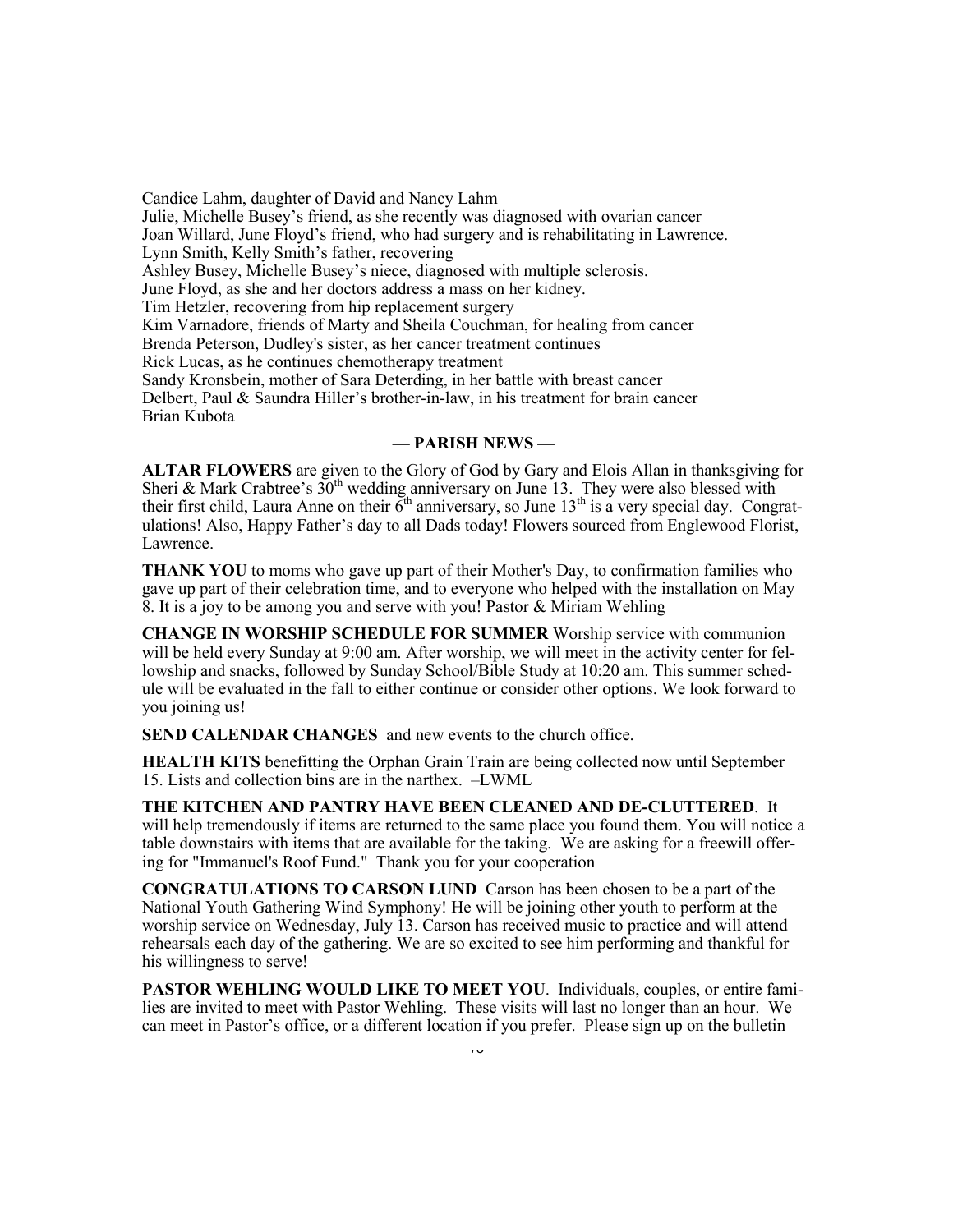board on the west wall, or call the church office on weekdays from 11 am – 4:30 pm to make an appointment. Looking forward to getting to know you!

**CONTACT INFORMATION** The church office is open Monday through Friday 11 am  $-4:30$ pm. Pastor Wehling can be reached at 785-843-0620 (office) or 620-655-2624 (cell) or revwehling@hotmail.com. Pastor's usual day off is Monday. In an emergency, call anytime.

THRIVENT CHOICE® DOLLARS Are you a Thrivent member? If so, you may be eligible to direct Thrivent Choice® Dollars to Immanuel Lutheran Church. To find out more, visit thrivent.com/thriventchoice. Thanks!

GROCERY BUCKS The youth group is headed to Houston for the National Youth Gathering this year! We had wonderful support through grocery bucks in 2021. we sell gift cards to use at HyVee, Checkers, and The Merc in quantities of \$50 and \$100. We earn 6% on gift cards to Checkers and The Merc and 5% on gift cards to HyVee. If you would like to purchase, please contact Tiffany McCandless, (785) 218-9944 or ilcyouthcoordinator@gmail.com. Order ahead of time, and we will have them ready for you on Sunday morning! We really appreciate all your support!

A NEWSLETTER UPDATE from Seminarian Caleb Wehling is posted on the bulletin board. Copies are also available on the table in the narthex.

BULLETIN EARLY DEADLINE From July 5 - 8, Leslie will take vacation. To provide the bulletins on time, all announcements that affect July activities you want in the bulletins need to be turned into the church office by the following deadline: Bulletins for July 3 and 10: June 27.